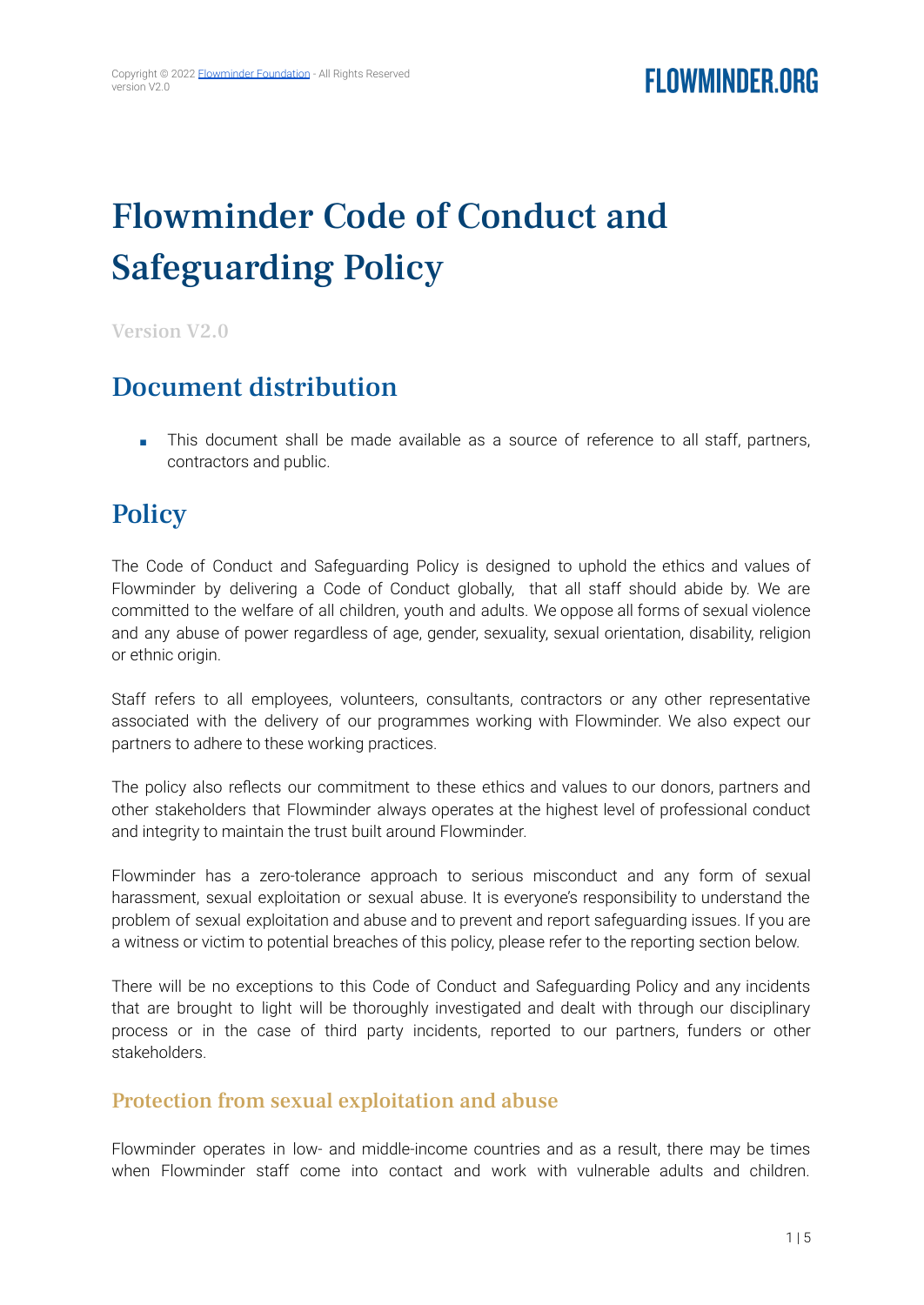Flowminder follows the IASC Task Force recommendations on Protection from Sexual Exploitation and Abuse in Humanitarian Crises and follows the following core principles:

- Sexual exploitation and abuse by Flowminder staff constitute acts of gross misconduct and are therefore grounds for termination of employment or contract;
- Sexual activity with children (persons under the age of 18) is prohibited regardless of the age of majority or age of consent locally. Mistaken belief in the age of a child is not a defence;
- Exchange of money, employment, goods, or services for sex, including sexual favours or other forms of humiliating, degrading, or exploitative behaviour is prohibited. This includes the exchange of assistance that is due to beneficiaries;
- Any sexual relationship between those providing or supporting humanitarian assistance and that involves improper use of rank or position is prohibited. Such relationships undermine the credibility and integrity of humanitarian aid work;
- Where a staff member develops concerns or suspicions regarding sexual abuse or exploitation by a fellow worker, whether in Flowminder or not, he or she must report such concerns via the Reporting Procedures set out below, and;
- Staff must create and maintain an environment that prevents sexualisation and abuse and promotes the implementation of their Code of Conduct. Managers at all levels have a responsibility to support and develop systems that maintain this environment.

### Code of Conduct

In addition to the above principles, staff shall observe the following:

- 1. Flowminder staff must always respect the dignity of all people they interact with.
- 2. Flowminder staff must always conduct themselves in a manner that represents Flowminder. You must always work with integrity and respect for people so as to not harm or damage the image or reputation of Flowminder or its staff.
- 3. Flowminder staff should be aware of their conduct, dress, religious beliefs, customs, the language they use in countries they visit and be respectful at all times so as to not cause offence.
- 4. Staff should abstain from any conduct that either during or outside of working hours could be seen, or is known to be, inappropriate.
- 5. Flowminder staff should always make themselves aware of the law of the country they are in and obey this law.
- 6. The purchase, consumption or selling of illegal narcotic drugs is strictly prohibited.
- 7. Staff should not use their position to obtain advantages, favours, gifts or promises of gifts from any person whilst travelling.
- 8. Staff should not take any photographs or make films of people in the course of their duties unless the work they are undertaking requires them to do so and only if they obtain the approval of all parties involved.
- 9. Harassment is defined as aggressive pressure, intimidation or unwanted behaviour which you find offensive. In the UK Harassment is unlawful discrimination under the Equality Act if it is connected to age, disability, gender reassignment, race, religion or belief, sex and sexual orientation. This lawful ethic should be used as a baseline when representing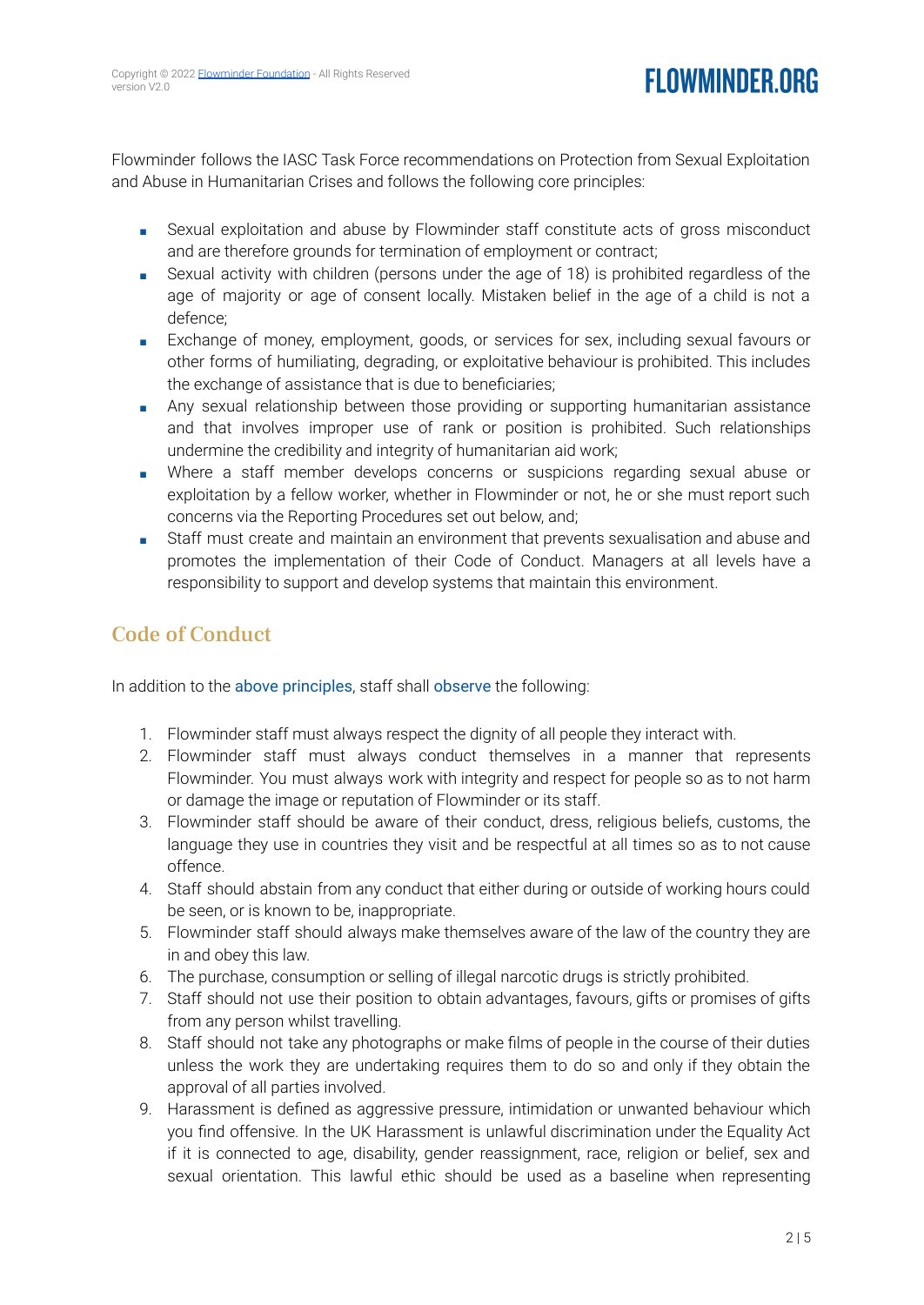# **FLOWMINDER.ORG**

Flowminder anywhere in the world. Unwanted behaviour can be spoken or written abuse, images, physical gestures, facial expressions and jokes. Sexual harassment can be an unwanted behaviour of a sexual nature. Sexual harassment violates peoples' dignity and can make people feel intimidated, degraded and humiliated. Flowminder does not condone any form of harassment either to or from its staff and will rigorously work to remove this if it occurs.

- 10. Flowminder staff must work with the utmost discretion when working with personal data. All information should be treated with complete confidentiality and should not be disclosed to any third parties unless contractually required to do so and only then after ensuring the data being released has been verified as being correct with the contract.
- 11. Flowminder staff must not write or publish any information (including photos, blogs, emails etc) relating to work projects involving partners, funders, stakeholders and any other people met within the course of their work without the authorisation of Flowminder.

### Staff member practices when working with minors (aged under 18)

Whilst we do not work directly with minors, some of our partners do, so we may find ourselves working alongside on rare occasions. These guidelines must be observed on these occasions to protect you from possible allegations that may not involve you.

If you are a staff member:

- 1. You must have a name badge with an affiliation that will be worn at all times while working with minors.
- 2. You must ensure that all interactions with minors are in an "open and observable environment" and, as such, avoid any situation where you would be alone with individual youth and not able to be observed by others.
- 3. If it is not possible to be in an "open and observable environment", you must practice "The Rule of Three". The Rule of Three requires one adult with at least two minors or two adults with only one minor at all times.
- 4. You must ensure that office/room doors remain open unless there is a window in the door or a side window beside it. Doors may never be locked while a minor is inside the room.
- 5. If you observe signs of physical injury, child abuse or neglect or sexual misconduct with a minor that may have been caused by a Flowminder employee or partner, you must follow the Reporting Procedures set forth below.
- 6. You must not change clothes in the presence of any youth nor shall you be present when a minor is changing clothing other than outer garments like coats and jackets.
- 7. You must never release youth at the end of a programme to anyone other than the authorised parent(s), guardian(s), teacher(s), chaperone(s), or an individual authorised by parents in writing.
- 8. You must never travel alone in a motor vehicle with a minor unless Flowminder has obtained written authorisation for such travel signed by the minor's parent or legal guardian.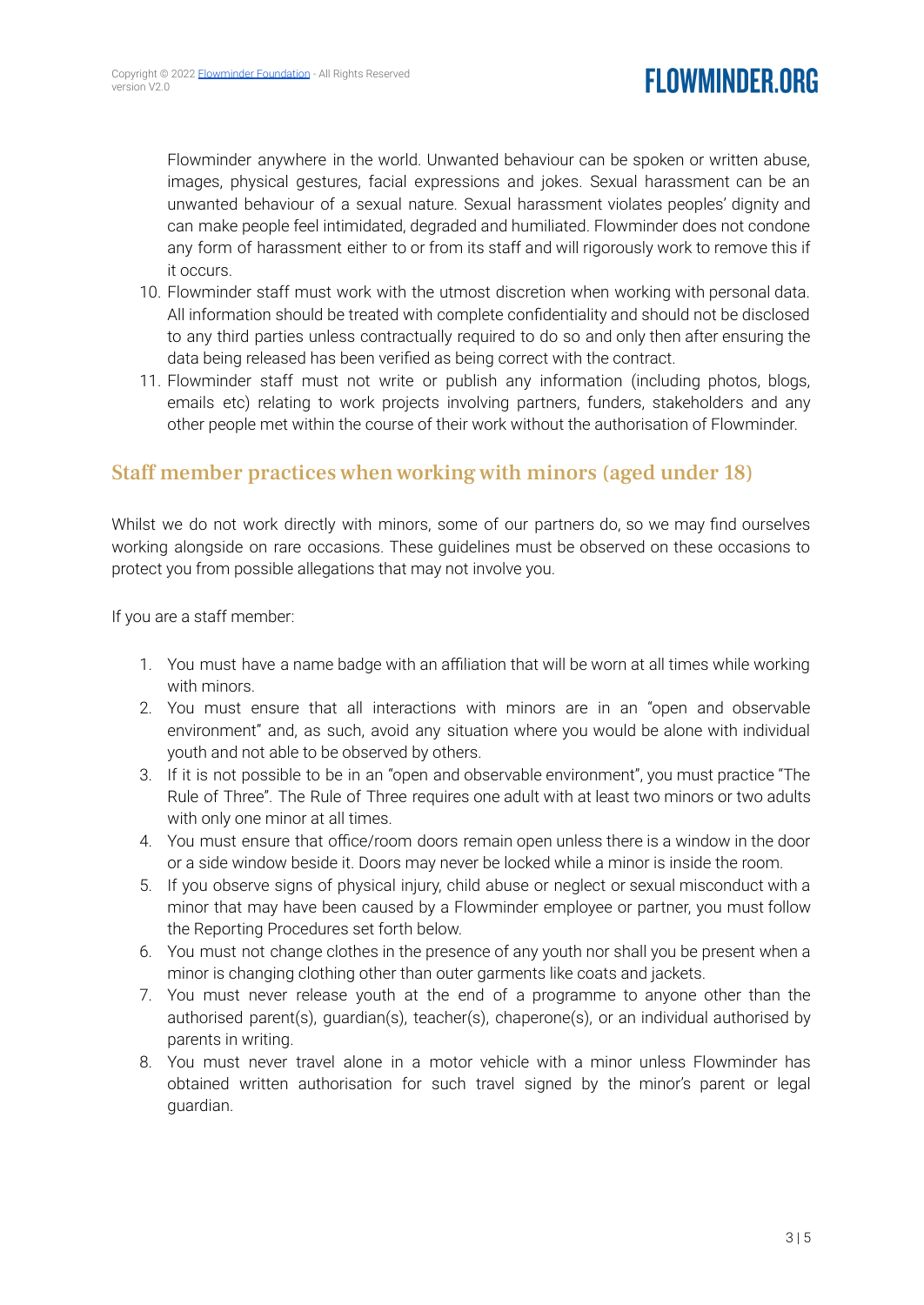# FI OWMINDER ORG

### Reporting Procedures & Investigation

#### How to get help or report an incident

Our code of conduct is available as an internal and external document (via our website). Flowminder will investigate all allegations of sexual exploitation and abuse involving Flowminder staff, volunteers, consultants and partners in a timely and professional manner. We may on occasion secure external investigative expertise if necessary. Investigations are an internal process which may require contact with external actors i.e. local police/judiciary. Investigations will be carried out and documented so that Flowminder has the full information available to base a decision concerning conduct and the disciplinary consequences.

Flowminder may contact the local authorities following an investigation if

- A crime has taken place
- Confidentiality can be assured
- The victim is in agreement
- Parties involved in the case will not be subjected to further abuse, disrespect or violence

If reporting an incident internally please initially report either via your senior line manager or to the Human Resources Manager.

If you are not an employee of Flowminder, please report any incidences to:

- 1. The Country Implementation Manager/ In-Country Project Manager
- 2. The Flowminder Human Resources Manager who will escalate this to the Managing Director
- 3. If you wish to remain anonymous please send a letter (marked private & confidential) to

The HR Manager, Stiftelsen Flowminder, Cumberland House, Grosvenor Square, Southampton SO15 2BG, United Kingdom

For contact details of the Country Implementation Manager or In-Country Project Manager please initially contact hr@flowminder.org

The Flowminder Human Resources Manager can be contacted via hr@flowminder.org or send a letter to Stiftelsen Flowminder, Cumberland House, Grosvenor Square, Southampton SO15 2BG, United Kingdom. If you wish to receive a response please ensure you attach your name and contact details.

In all cases, the Flowminder Managing Director will be notified.

### VictimAssistance & Survivor-centredApproach

Flowminder will offer a survivor-centred approach for which the survivor's dignity, experiences, considerations, needs and resilience are placed at the centre of the process, from the initial activity design to investigating and responding to potential incidents, with appropriate accountability for